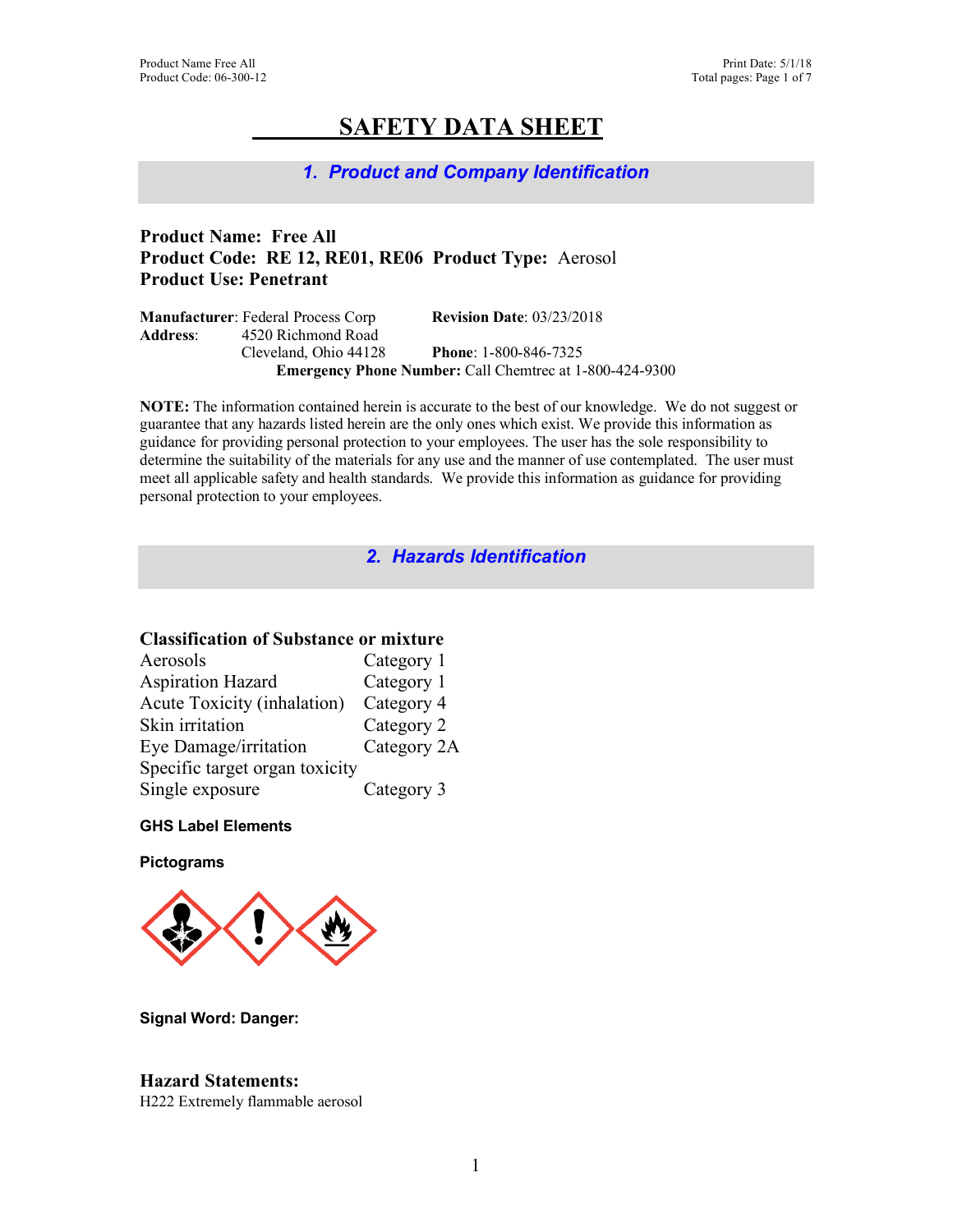H229 Pressurized container: may burst if heated H304 May be fatal if swallowed and enters airways H315 Causes skin irritation H332 Harmful if inhaled H319 Causes serious eye irritation H335 May cause respiratory irritation

# **Precautionary Statements:**

## **Prevention**

| P <sub>2</sub> 10 | Keep away from heat, hot surfaces, sparks, open flames and other ignition sources. No<br>smoking. |
|-------------------|---------------------------------------------------------------------------------------------------|
| P <sub>2</sub> 11 | Do not spray on an open flame or other ignition source.                                           |
| P <sub>251</sub>  | Do not pierce or burn                                                                             |
| P <sub>264</sub>  | Wash hands thoroughly after handling                                                              |
| P <sub>280</sub>  | Wear protective gloves/eye protection / face protection                                           |
| P <sub>261</sub>  | Avoid breathing dust/fume/gas/mist/vapors/spray                                                   |
| P <sub>271</sub>  | Use only outdoors or in a well ventilated area                                                    |
| P <sub>262</sub>  | Wash hands thoroughly after handling                                                              |
| <b>Response:</b>  |                                                                                                   |
| $P301 + P310$     | If Swallowed: Immediately call a poison center or doctor                                          |
| $P302 + P352$     | If on skin: Wash with plenty of soap and water                                                    |
| $P304 + P340$     | If inhaled: Remove person to fresh air and keep comfortable for breathing.                        |
| P312              | Call poison center/doctor/ if you feel unwell.                                                    |
| $P332 + P313$     | If skin irritation occurs: Get medical advise/attention                                           |
| $P305 + P351 +$   |                                                                                                   |
| P338              | If in eyes: Rinse cautiously with water for several minutes. Remove contact lenses, if            |
| P331              | present and easy to do. Continue rinsing.<br>Do not induce vomiting                               |
|                   |                                                                                                   |
| P337              | If eye irritation persists: Get medical advice/attention.                                         |
| $P362 + P364$     | Take off contaminated clothing and wash it before reuse.                                          |
| P <sub>405</sub>  | Store locked up                                                                                   |
| $P410 + P412$     | Protect from sunlight. Don not expose to temperatures exceeding $50^{\circ}$ C/122 <sup>o</sup> F |
| P <sub>501</sub>  | Dispose of contents/container in accordance with local/regional regulations                       |

# *3. Composition / Information on Ingredients*

| Ingredients                                | $CAS \#$       | Percent      |
|--------------------------------------------|----------------|--------------|
| Carbon Dioxide                             | 124-38-9       | $.1 - 10 \%$ |
| Distillates, petroleum, hydrotreated light | 64742-47-8     | $5 - 15\%$   |
| Petroleum Oil                              | 64742-52-5     | $25 - 35%$   |
| Oleic Acid                                 | 112-80-1       | $25 - 35\%$  |
| Methyl Isobutyl Ketone                     | $108 - 10 - 1$ | $25 - 35\%$  |

# *4. First Aid Measures*

## **Eye Contact**:

Flush with warm water for 15 minutes. Seek medical attention.

### **Skin Contact**: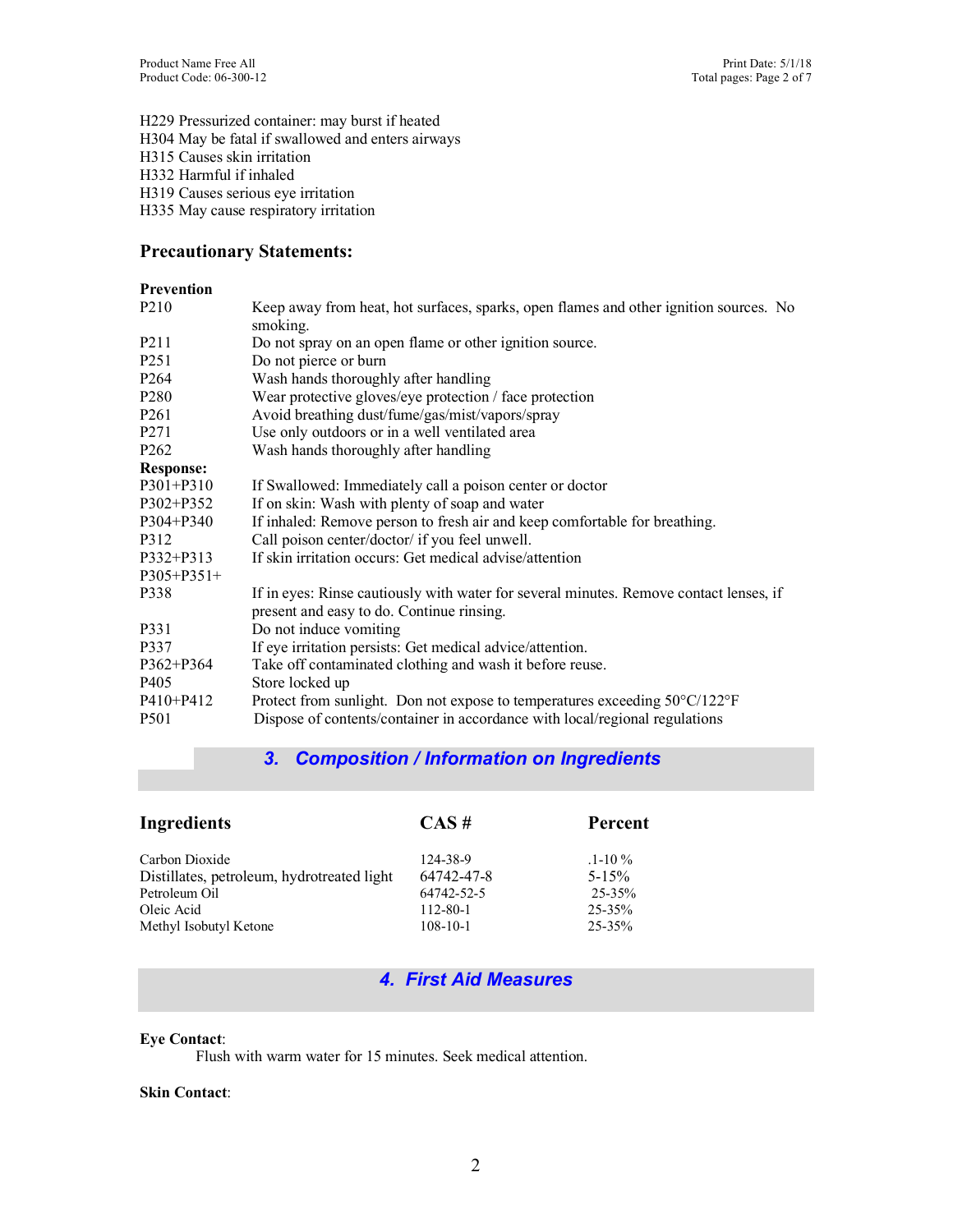Wash with soap and water. Remove any contaminated clothing and launder before reusing. If irritation persists, seek medical attention.

### **Inhalation**:

Remove exposed individual to fresh air, protecting yourself. Restore breathing if necessary. Contact a physician.

## **Ingestion**:

Seek medical attention. If individual is drowsy or unconscious, do not give anything by mouth; place individual on the left side with the head down. Contact a physician, medical facility, or poison control center for advice about whether to induce vomiting. If possible, do not leave individual unattended.

# *5. Fire Fighting Measures*

**Flash Point**: Flash point of liquid portion 104°F

**Flammable limits liquid portion @ 77 deg:** Upper: 5.6. Lower: 0.7 **Auto-ignition temperature of liquid portion 689F**

## **Extinguishing Media**:

Dry chemical, carbon dioxide, halon, or foam is recommended. Water spray may be used to cool containers or structures. Halon may decompose into toxic materials and carbon dioxide will displace oxygen, take proper precautions when using these materials.

## **Unusual Fire & Explosion Hazards**:

This material may be ignited by extreme heat, sparks, flames or other ignition sources (static electricity). Vapors are heavier than air and will collect in low areas (sewers) or travel considerable distances. If containers are not cooled in a fire, they may rupture and ignite.

### **Special Fire Fighting Procedures**:

At elevated temperatures (over 130F) aerosol container may burst, vent or rupture; use equipment or shielding to protect personnel. Cooling exposed containers with streams of water may be helpful. Emergency responders should wear self-contained breathing apparatus. Wear other protective gear as conditions warrant. Keep unauthorized people out and try to contain spills or leaks if it can be done safely. Material will float on water, avoid spreading the fire.

# *6. Accidental Release Measures*

### **Spill or Leak Instructions**

Contain spill with dikes of soil or nonflammable absorbent to minimize contaminated area. Avoid run-off into storm sewers and ditches leading to waterways. If required, notify state and local authorities. Place leaking containers in well-ventilated area. Clean up small spills by using a nonflammable absorbent or flushing sparingly with water. Contain larger spills with nonflammable diking or absorbent. Clean up by vacuuming or sweeping.

Keep unnecessary people away; isolate hazard area and deny entry. Stay upwind; keep out of low areas. Assess the spill situation, as the spill may not evolve large amounts of hazardous airborne contaminants in many outdoor spill situations. It may be advisable in some cases to simply monitor the situation until spilled product is removed.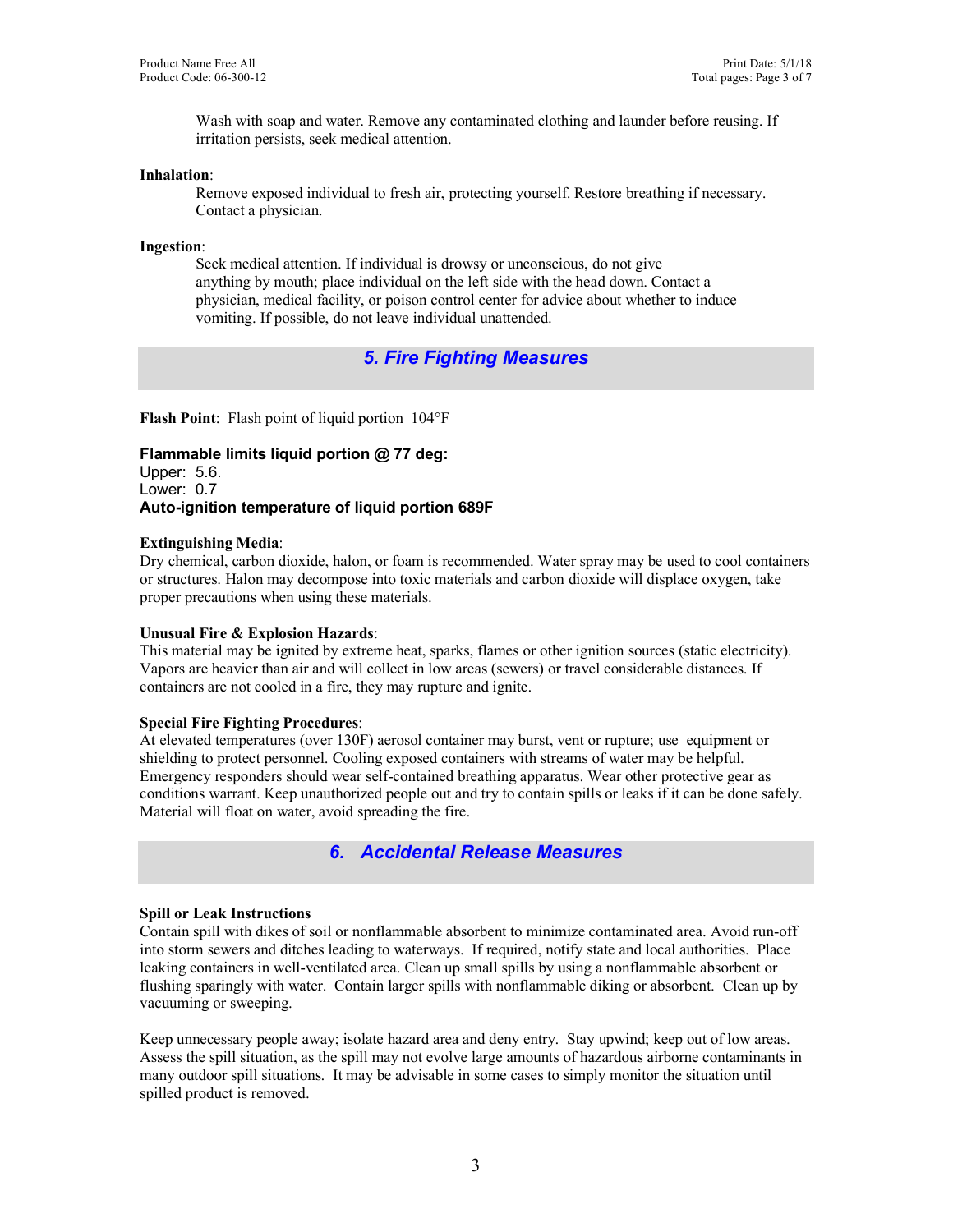# *7. Handling and Storage*

## **Handling:**

Store below 120°F in cool, dry area, out of direct sunlight and away from strong oxidizers. Do not puncture or burst. Use in accordance with good work place practices. Use with adequate ventilation. Keep containers closed when not in use. Always open containers slowly to allow any excess pressure to vent. Avoid breathing vapor. Avoid contact with eyes, skin or clothing. Wash thoroughly with soap and water after handling. Decontaminate soiled clothing thoroughly before re-use. Destroy contaminated leather clothing.

Empty containers may contain residues from the product. Treat empty containers with the same precautions as the material last contained. Do not cut, weld or apply heat to empty containers Do not incinerate

#### **Storage:**

Store in a cool, dry area, away form heat or direct sunlight. Keep containers closed when not in use. Do not store with incompatible materials

## *8. Exposure Controls / Personal Protection*

#### **Protective Equipment:**

Use synthetic gloves if necessary to prevent excessive skin contact. Do not wear contacts and always use ANSI approved safety glasses or splash shield.

## **Engineering Controls:**

General or dilution ventilation is frequently sufficient as the sole means of controlling employee exposure. Local ventilation is usually preferred. Use a NIOSH approved respirator if ventilation is not adequate to maintain exposures below TLV levels.

#### **Respiratory Protection***:*

Use adequate ventilation to maintain exposure limits. If the exposure limits of the products or any of its components is exceeded, an approved organic vapor mask should be used (consult your safety equipment supplier). Above exposure levels an approved self-contained breathing apparatus or airline respirator with full face-piece is required

## **Other Suggested Equipment**:

Eye wash station and emergency showers should be available. Spill containment equipment should be available.

#### **Discretion Advised**:

We. take no responsibility for determining what measures are required for personal protection in any specific application. The general information should be used with discretion.

### **Exposure guidelines:**

| Ingredients                                   | $CAS \#$   | Percent     | <b>Exposure Limits</b>                |                          |
|-----------------------------------------------|------------|-------------|---------------------------------------|--------------------------|
| Carbon Dioxide                                | 124-38-9   | $1 - 10 \%$ | <b>OSHA (PEL)</b><br><b>ACGIH TLV</b> | $5000$ ppm<br>$5000$ ppm |
| Distillates, petroleum,<br>hydrotreated light | 64742-47-8 | $5 - 15\%$  | Supplier (TWA) 100 ppm                |                          |
| Petroleum Oil                                 | 64742-52-5 | $25 - 35\%$ | <b>TVL Oil Mist</b>                   | 5mg/m3                   |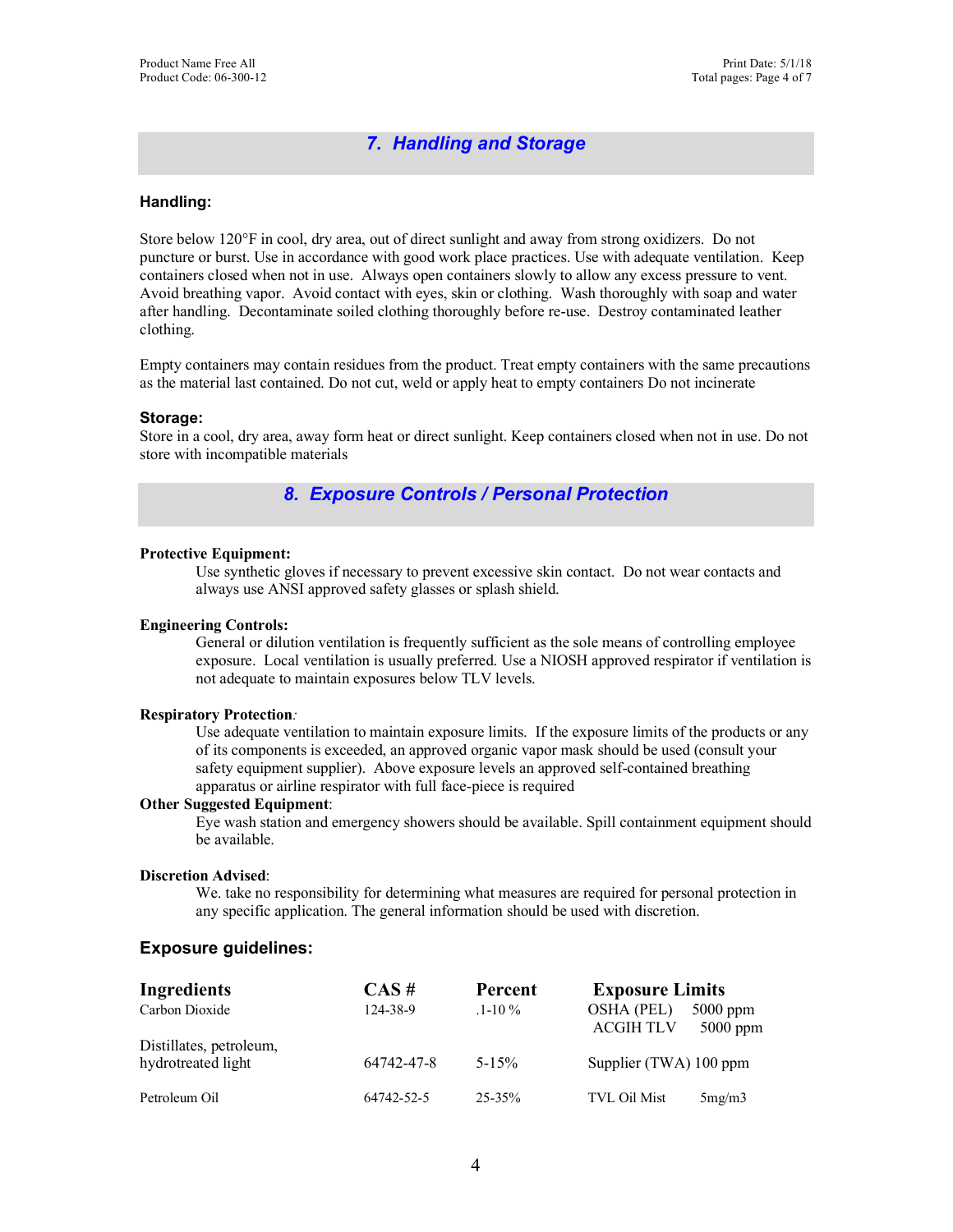| Oleic Acid             | 112-80-1       | $25 - 35 \%$ | None established          |                    |
|------------------------|----------------|--------------|---------------------------|--------------------|
| Methyl Isobutyl Ketone | $108 - 10 - 1$ | $25 - 35 \%$ | OSHA (TWA)<br>ACGIH (TLV) | 50 ppm<br>$50$ ppm |

# *9. Physical and Chemical Properties*

**Boiling Point: NA Specific Gravity: <1 Vapor Density**: >1(Air=1) **Water Solubility**: Negligible **Odor/Appearance**: Clear mist as dispensed from aerosol can. **Evaporation Rate:** Ether = 1 Slower

# *10. Stability and Reactivity*

**Stability**: Stable **Conditions to Avoid**: Heat, spark, and open flame **Incompatibility**: Strong-Oxidizing Agents **Hazardous Decomposition**: Combustion will produce Carbon Monoxide, Carbon Dioxide and hydrocarbons.. **Hazardous Polymerization**: Will not occur

*11. Toxicological Information* 

## **Component Toxicological Information:**

| Oleic acid |                                   |                    |
|------------|-----------------------------------|--------------------|
| Oral       | Rat                               | LD50: 74,000 mg/kg |
|            | IrritationRabbit 500 mg open mild |                    |

## **Methyl Isobutyl Ketone**

| Oral                  | Rat    | LD50                    | $2080 \text{ mg/kg}$ |
|-----------------------|--------|-------------------------|----------------------|
| Inhalation            | Rat    | LC50                    | 2000-4000 ppm 4h     |
| Acute dermal toxicity | Rabbit | LD50                    | $>10$ ml/kg          |
| Skin irritation       | rabbit |                         | Mild Skin Irritation |
| Eve                   | Rabbit | Moderate eye irritation |                      |

## **Distillates, petroleum, hydrotreated light**

| Acute Oral       | LD50 Rat | $>5,000$ mg/kg                     |
|------------------|----------|------------------------------------|
| Acute Inhalation |          | LC50 Rat $(4 hour) > 6.8 mg/l$     |
| Acute dermal     |          | LD50 rabbit: $2,000 - 4,000$ mg/kg |

*12. Ecological Information* 

The information given is based on data available for the material, the components of the material, and similar materials.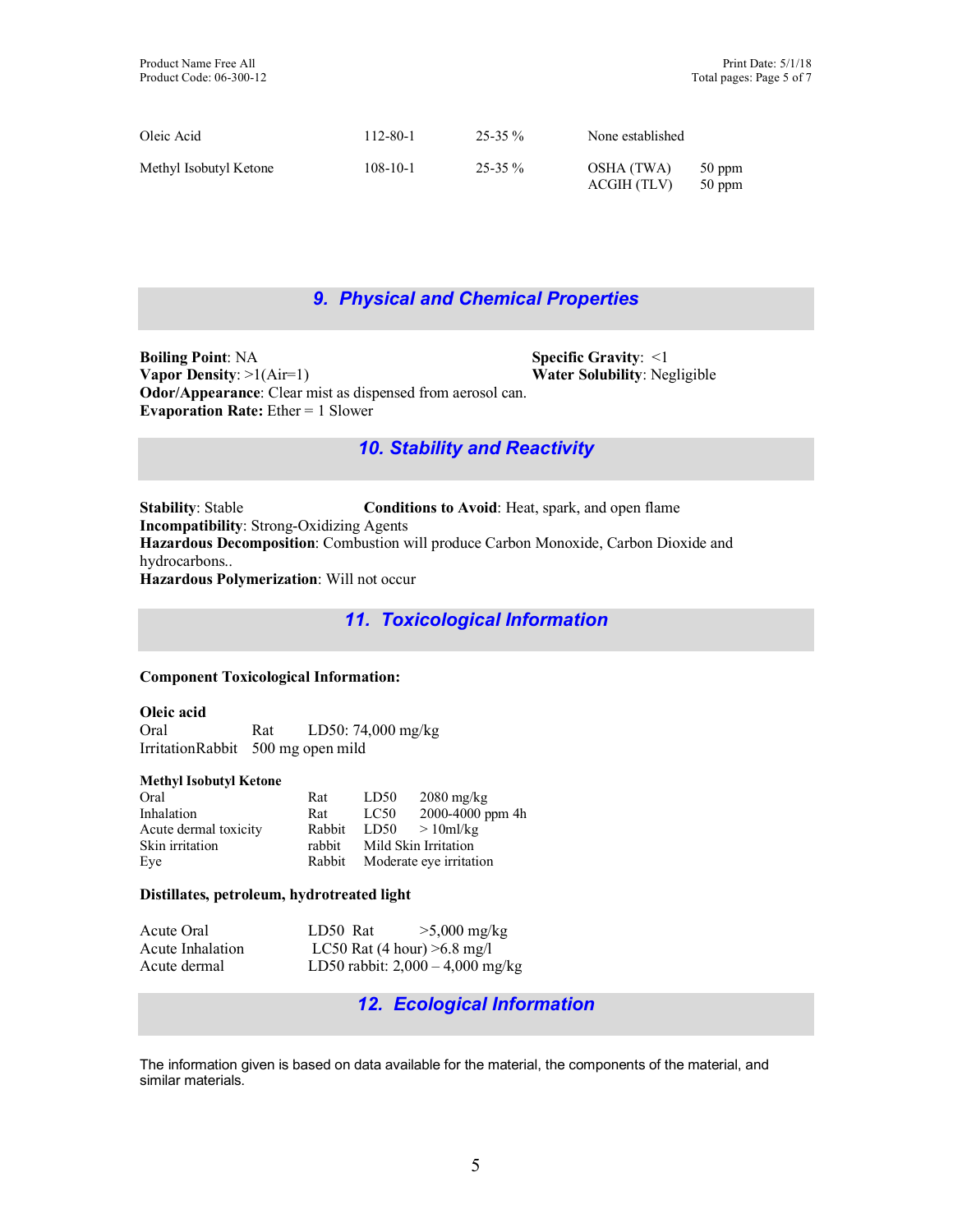## **ECOTOXICITY**

 Material -- Not expected to be harmful to aquatic organisms. Material -- Not expected to demonstrate chronic toxicity to aquatic organisms.

## **PERSISTENCE AND DEGRADABILITY**

**Biodegradation:** Material -- Expected to be readily biodegradable.<br> **Hydrolysis:** Material -- Transformation due to hydrolysis not expect Material -- Transformation due to hydrolysis not expected to be significant. **Photolysis:** Material -- Transformation due to photolysis not expected to be significant.<br>**Atmospheric Oxidation:** Material -- Expected to degrade rapidly in air Material -- Expected to degrade rapidly in air

# *13. Disposal Considerations*

Do not puncture or burn containers. Give empty, leaking, or full containers to disposal service equipped to handle and dispose of aerosol (pressurized) containers. Dispose of spilled material in accordance with state and local regulations for waste that is non-hazardous by Federal definition. Note that this information applies to the material as manufactured; processing, use, or contamination may make this information inappropriate, inaccurate, or incomplete.

Note that this handling and disposal information may also apply to empty containers, liners and rinsate. State or local regulations or restrictions are complex and may differ from federal regulations. This information is intended as an aid to proper handling and disposal; the final responsibility for handling and disposal is with the owner of the waste. See Section 9 - Physical and Chemical Properties.

# *14. Transport Information*

DOT Consumer Commodity ORM-D

AIR (IATA) ID8000 Consumer Commodity

Vessel Aerosol (Limited Quantity), Class 2.1, UN1950, ERG 126

# *15. Regulatory Information*

**Environmental Regulations**

**Clean Water Act/Oil Pollutions Act:**

**SARA 302/304:** None

**SARA 311/312:** Immediate  $(x)$  Delayed ( ) Fire  $(x)$  Reactive ( ) Sudden Release of Pressure  $(x)$ 

**Section 313 Toxic chemical list:**

Methyl Isobutyl Ketone